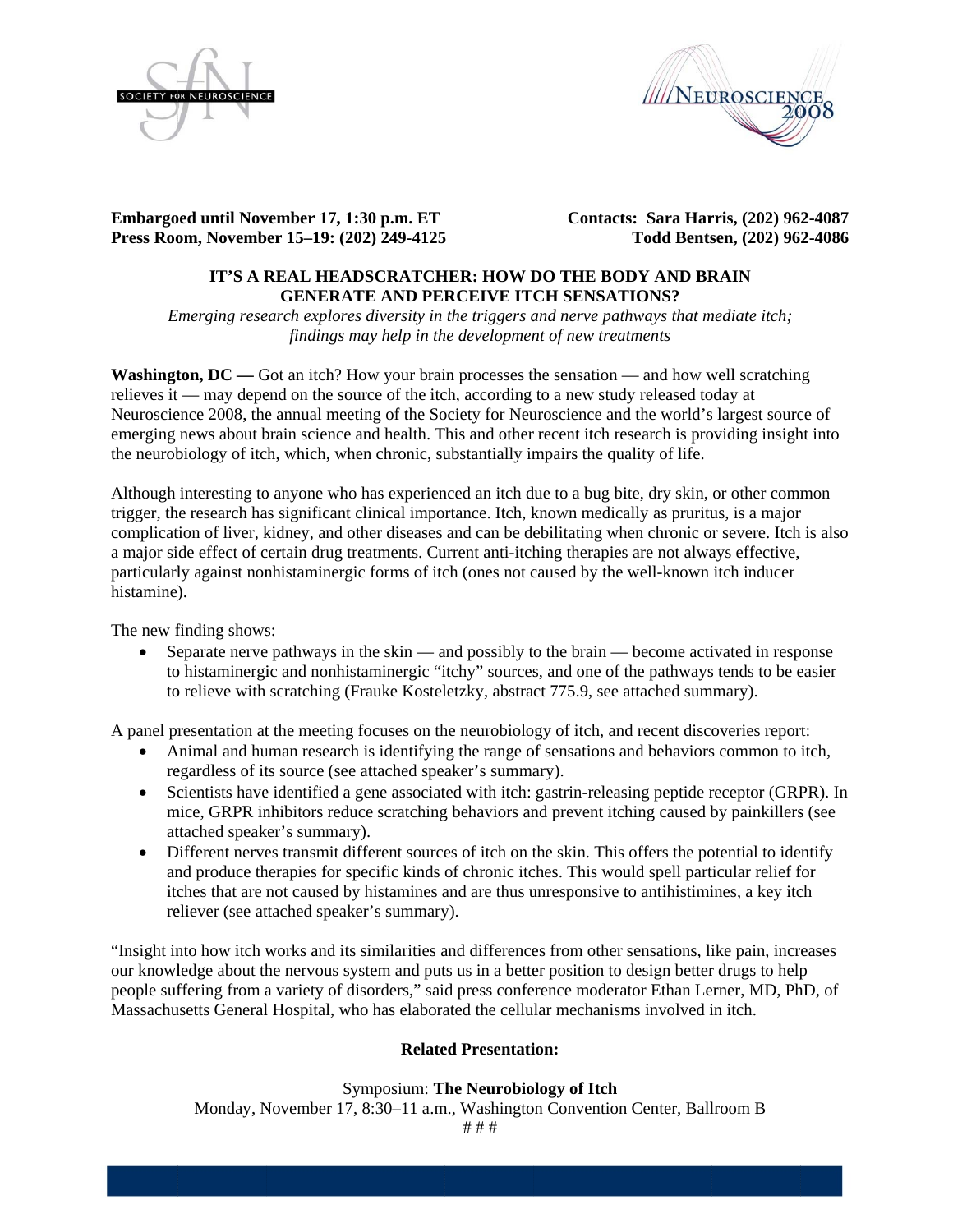**Abstract 775.9 Summary**

# **Erlangen, Germany**

# **Co-author: Clemens Forster, PhD (49) 9131-852-2492 University of Erlangen-Nurnberg [forster@physiologie1.uni-erlangen.de](mailto:forster@physiologie1.uni-erlangen.de)**

# **Study Finds that Not All Types of Itch Use the Same Neural Pathways**

*Findings promise to open new avenues of treatment for people suffering from chronic and debilitating nonhistaminergic itching* 

Researchers from the University of Erlangen-Nurnberg in Erlangen, Germany, have found that separate neural pathways in the skin — and possibly in the brain — become activated in response to two different types of "itchy" sources, and that one of these pathways tends to be easier to relieve with scratching. The study was released at Neuroscience 2008, the annual meeting of the Society for Neuroscience and the world's largest source of emerging news about brain science and health.

Although interesting to anyone who has experienced an itch due to a bug bite, dry skin, or other common trigger, these findings also have significant clinical importance. Itch, known medically as pruritus, is a major complication of liver, kidney, and other diseases and can be debilitating when chronic or severe. Current anti-itching therapies are not always effective, particularly against nonhistaminergic forms of itch (ones not caused by the well-known itch inducer histamine).

The tropical plant *mucuna pruiens*, or cowhage, has long been used for the study of nonhistaminergic itch. "Sticking cowhage spicules into healthy skin provokes a clear itch sensation, but not the 'flare reaction,' or reddening of the skin, characteristic of a histamine-mediated itch," says Clemens Forster, PhD, co-author of the study. "This suggests that other types of nerve fibers are causing the cowhageinduced itch."

In this study, Forster and his colleagues induced itch in healthy volunteers by applying histamine or cowhage to their forearms. The volunteers were then asked to rate the sensations of the itch before, during, and after scratching. "It took less time between the onset of the stimulus and the first itch sensations when histamine was given," says Forster. "However, the recovery after scratch was slower when the itch was induced by histamine."

The researchers also recorded the flow of blood to the volunteers' skin. "We found that cowhage, which induced a sharper and more stinging sensation, also provoked stronger responses of the sympathetic nervous system," says Forster. "This suggests that at least two different groups of peripheral nerve fibers and their pathways can be evoked by an itch. The two itch sensations may also be differently processed in the brain." These findings may one day lead to new treatments for people suffering from chronic and debilitating nonhistaminergic itching.

This research was supported by the German Research Foundation.

Scientific Presentation: Wednesday, November 19, 8–9 a.m., Washington Convention Center, Hall A-C

775.9, Sensations and vasoconstrictor reflexes during scratch induced relief of itch which was evoked by histamine and cowhage F. KOSTELETZKY, C. FORSTER, B. NAMER, \*H. HANDWERKER; Physiol & Exp Pathophysiol, Univ. Erlangen-Nurnberg, Erlangen, Germany

TECHNICAL ABSTRACT: Histamine is the most commonly used substance to induce itch under experimental conditions. In clinical situations pruritus is often not caused by histamine alone, also other mechanisms have an impact on that clinical condition. The intradermal application of cowhage spicules provides an alternative and histamine independent model to induce itch. This study compared the effects of cowhage spicules and histamine on the skin response and on the cognitive assessment of the sensations which were induced by an itch-scratch interaction. Cowhage spicules were fixed to a cotton applicator. Histamine application was done with inactivated spicules which had been charged by dipping them into a histamine solution (1%). Cowhage or histamine loaded spicules, respectively, were applied to the skin of the forearm by pressing the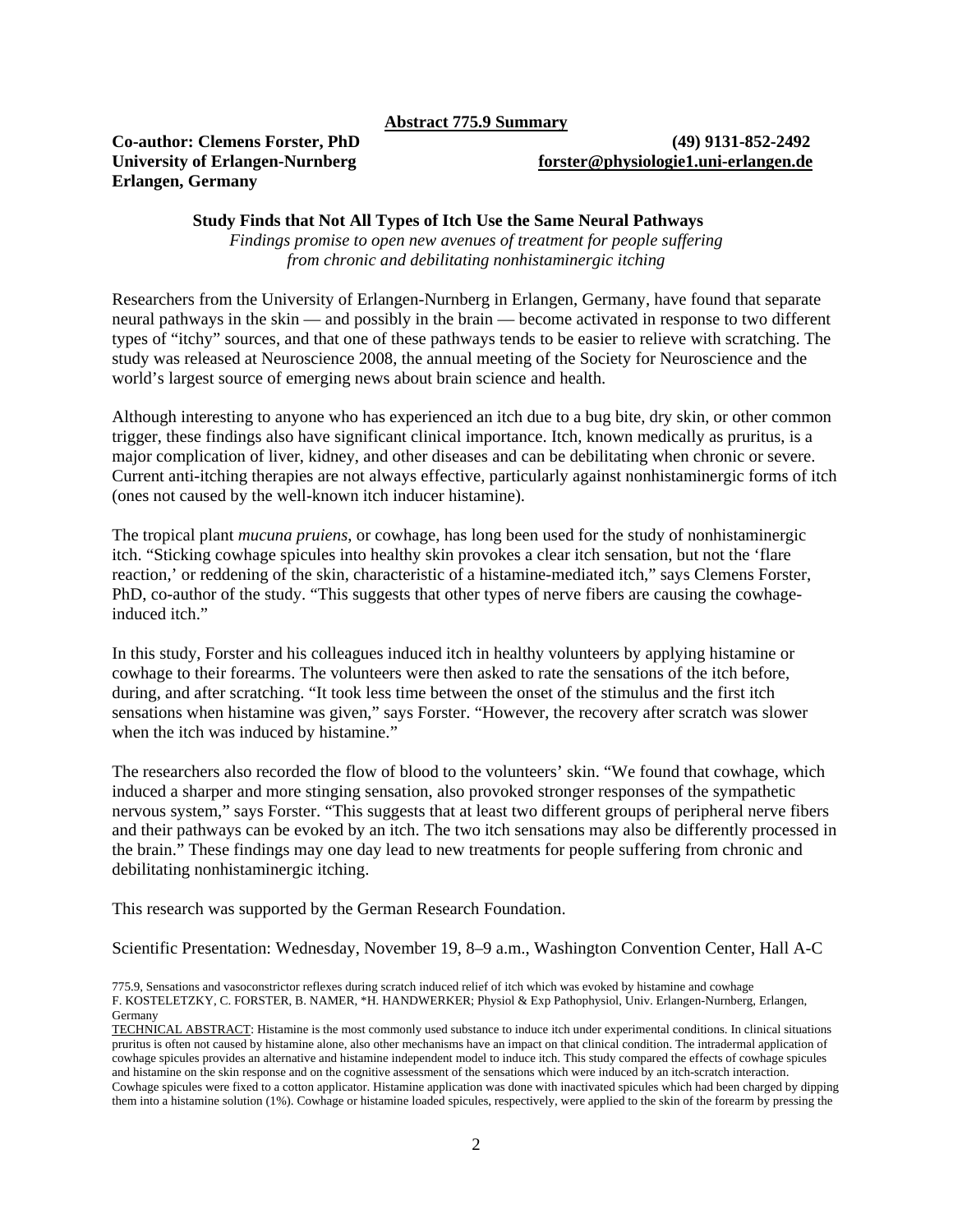head of the cotton applicator carrying the spicules against the skin (Johanek et al, J.Neurosci., 2007). Both types of spicules were applied in randomized order. The subjects were blind to that and were prevented from seeing the application site.

In the first test subjects had to fill in a questionnaire. Blood flow increases of the skin was measured by Laser Doppler Imaging. In a second test the individual itch sensation was assessed on electronic Visual Analogue Scale while the skin was intermittently scratched proximal to the application site. Skin blood flow of the finger as a measure of vasoconstriction was recorded by laser Doppler flowmetry.

Cowhage induced an itch sensation, which feels significantly more stinging, sharp and pricking. Histamine produced a distinctly stronger flare response regarding size and intensity as compared with cowhage. After application of histamine the itch sensation rose faster than after application of cowhage. Also the peak of itch was reached earlier in case of histamine. In contrast, after scratching itch sensation reappeared later following histamine compared with cowhage.

The application of spicules induced a significant drop in the skin blood flow (vasoconstriction) which recovered within one minute. With start of the itch sensation the vasoconstriction during cowhage was stronger as compared with histamine. Each scratch cycle induced an additional short lasting vasoconstriction which was stronger during histamine, but the recovery to baseline level was quicker during cowhage.

These findings further support the hypothesis that different pathways mediate the sensations of itch induced by either cowhage or histamine. They are also differently modulated when scratching is applied to the affected skin which can be treated as a clue that the two itch sensations are also differently processed in the brain.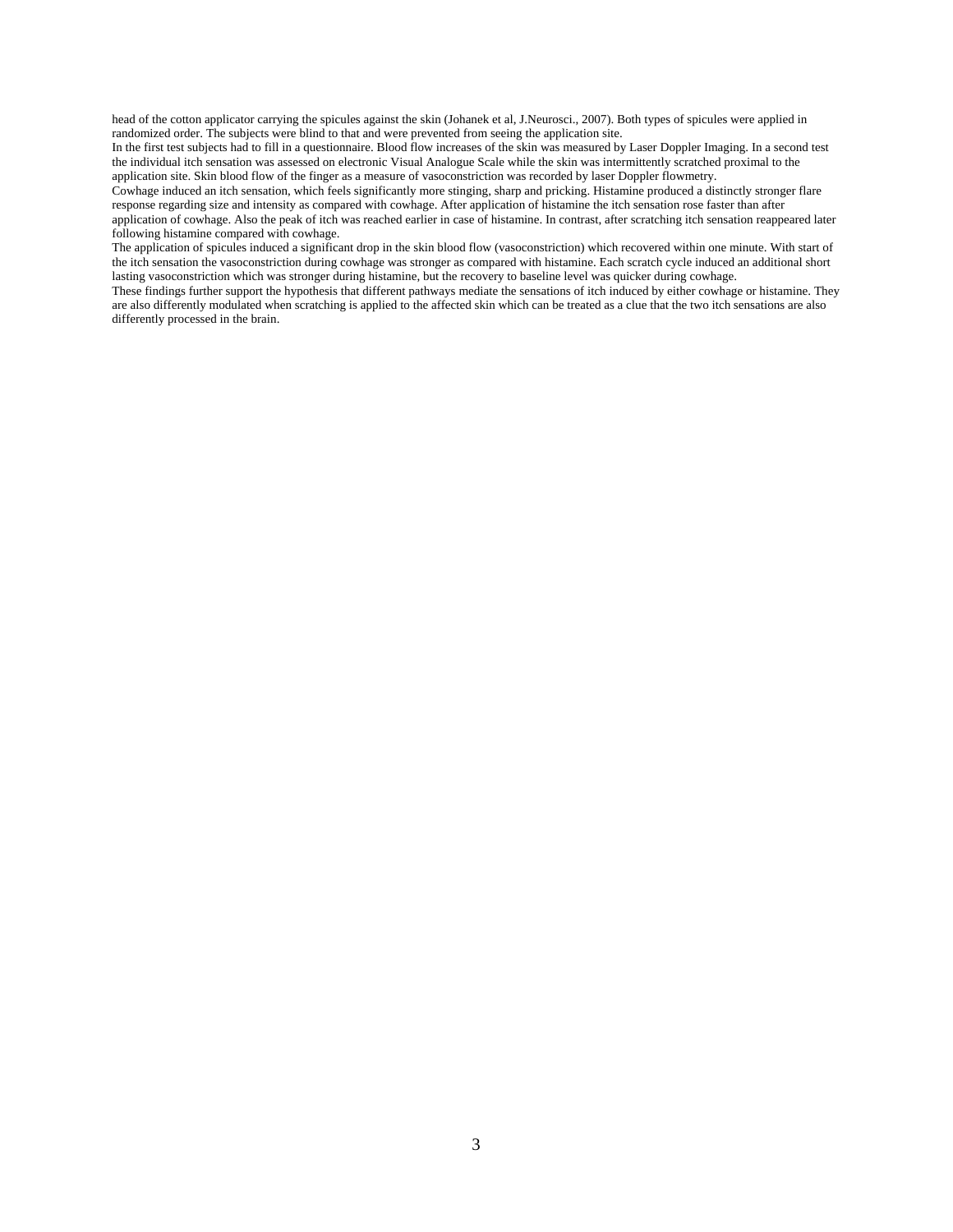**Speaker's Summary**

# **Speaker: Robert LaMotte, PhD (203) 737-2720 Yale University School of Medicine [robert.lamotte@yale.edu](mailto:robert.lamotte@yale.edu)  New Haven, Conn.**

**Itch in Humans and Animal Models** (301.2) Symposium: The Neurobiology of Itch Monday, November 17, 8:35–8:55 a.m., Washington Convention Center, Ballroom B

Our studies of itch provide new information about the kinds of behavioral responses in animals and sensory responses in humans that occur when an itchy or painful chemical is applied to the skin.

Studies of the neurobiology and pharmacology of itch in humans require the use of valid experimental models in animals. For a model to be valid, experimental stimuli that elicit different types of sensation in human, particularly itch and pain, should evoke correspondingly different types of behavior in animals. For example, histamine, a chemical that can contribute to allergic responses and hives, evokes itch when injected into human skin. Capsaicin, the active ingredient in hot peppers, evokes burning pain but not itch. A well-known model of itch, in certain strains of mice, measures the amount of scratching with the hind limb that occurs in response to an itchy chemical, such as histamine, applied to the nape of the neck. However, we discovered that when capsaicin was injected into the neck, the mice also scratched, and a greater dose of the chemical evoked more scratching, We realized that only one type of behavior was available to the mouse when a chemical was applied to the nape of the neck, namely, hindlimb scratching, In contrast, if a chemical was applied to the skin of the cheek, we found that two different behaviors were directed toward the site of an injection: In response to histamine, the mouse scratched the cheek with the hind limb; in response to capsaicin, the mouse wiped the cheek with the forelimb. This simple test therefore provided a behavioral differentiation of itch from pain in the mouse (Shimada and LaMotte, Pain, in press).

We also obtained new information about the sensations that humans report when algesic and itchy chemicals were applied to a minute region of the superficial skin on the forearm by means of a single spicule or needle-like hair of a tropical plant called cowhage (Mucuna pruriens). The cowhage spicule, with a tip diameter of a few thousandths of a millimeter and inserted only a few tenths of a millimeter into the skin, contains an itchy substance, recently identified as a cysteine protease (Reddy et al. 2008). Fortyfive subjects were asked to categorize the quality and perceived intensity of sensation at regular intervals of time.

We discovered that a single native spicule could produce a significant itch typically lasting 5 -15 minutes that was typically accompanied by sensations of pricking/stinging or, less frequently, burning. The nociceptive sensations were usually of lesser magnitude or duration than the itch. A spicule that had been heated to inactivate the protease evoked no sensation after its insertion into the skin. Surrounding the site of application of an active cowhage spicule on the arm was often a large area of "itchy skin" lasting tens of minutes to an hour or more and within which a light touch could elicit an itch or a fine springy filament could elicit a greater than normal pricking pain followed by an enhanced itch sensation. Thus, a very small amount of chemical applied to a minute region of the hairy skin could not only elicit itch and pain but temporarily alter the way in which the nervous system processed mechanically evoked sensations in the skin.

In the poster presented at this meeting by Sikand et al., it is shown that a single heat-inactvated spicule, soaked in histamine or capsaicin and then dried, elicited the same qualities of itch and nociceptive sensations as cowhage and, at the higher doses of chemical, the same magnitude of itch. These sensations were accompanied in many instances by a surrounding area of itchy skin having the same properties as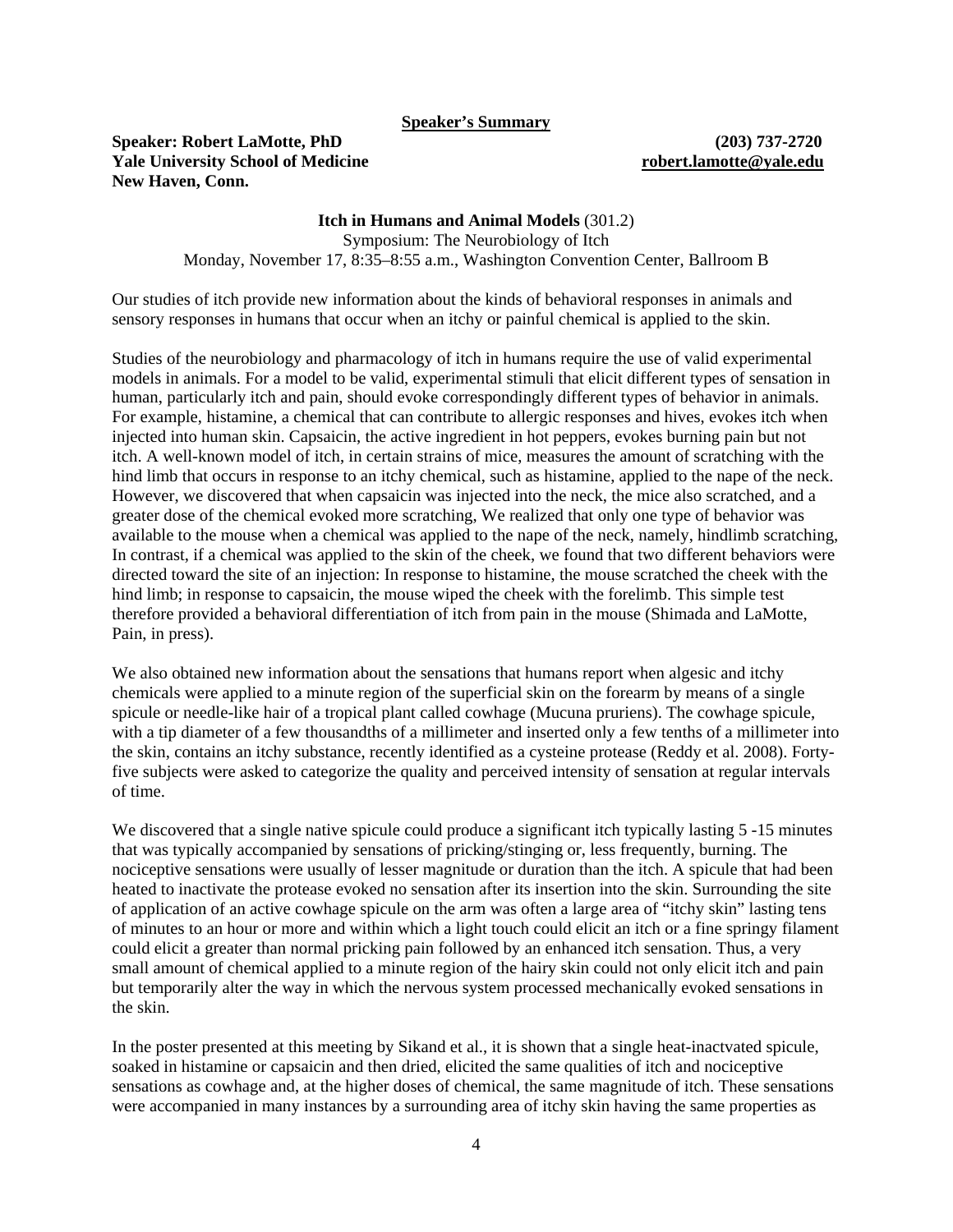that evoked by cowhage. Thus, when histamine, protease, and even capsaicin were applied by means of a spicule, each was capable of eliciting similar qualities of itch and pain and enhanced sensory states in which mechanically evoked sensations were altered. It is possible that each chemical applied by means of a spicule may be activating the same types of nerve endings supplying the superficial layers of the skin.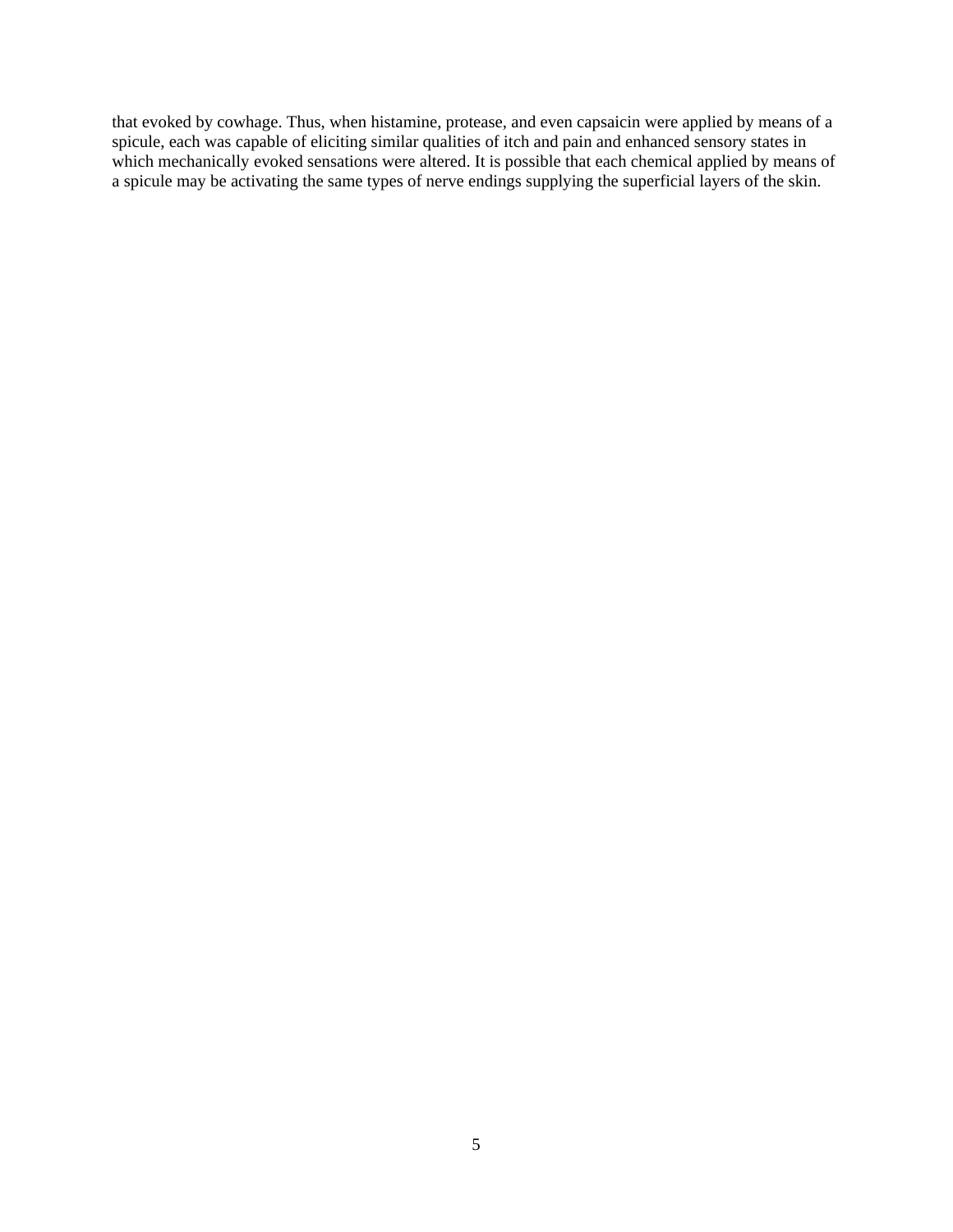### **Speaker's Summary**

**Speaker: Zhou-Feng Chen, PhD (314) 747-5093 Washington University School of Medicine [chenz@wustl.edu](mailto:chenz@wustl.edu)  St. Louis, Mo.** 

**Cellular/Molecular Mechanisms Mediating Itch** (301.5) Symposium: The Neurobiology of Itch Monday, November 17, 10:20–10:55 a.m., Washington Convention Center, Ballroom B

Itchiness is one of the most common symptoms encountered in clinics. And chronic itch impairs the life quality of millions of people. Unfortunately, the majority of chronic itch problems cannot be relieved by anti-histamine drugs. Why we cannot stop scratching remains a big puzzle for researchers. In addition, itch has long been considered a milder form of pain that is difficult to be separated from a pain response. It has been unclear whether pain and itch are transmitted by the same sets or by distinct sets of genes and neurons.

Our laboratory identified the first gene for the itch sensation in the central nervous system. Called gastrinreleasing peptide receptor (GRPR), the gene exerts its effects in the most superficial layer of the spinal cord, a region that also is critical for transmitting pain and temperature sensation. Mice lacking the gene don't scratch as well as their littermates, and inhibiting GRPR activity reduces scratching behaviors evoked by agents that cause itching. But when GRP, the peptide that enhances GRPR activity, was injected into the spinal cords of mice, unexpectedly, we found these mice scratched like crazy.

Although GRPR is expressed in a region known to be important for relaying pain information, mice lacking GRPR demonstrate normal pain responses. These studies indicate that although GRPR is critical for transmitting itch information from the skin to the brain. It may not be involved in the transmission of pain signals. These results were published last year.

Our findings that GRPR is important for itch but not for pain sensation have important therapeutic implications. For example, spinal injection of pain killers such as morphine is widely used in the treatment of patients who suffer from severe pain. One of the well-known side effects of this procedure is itchy skin. This side effect has been thought to be inseparable from the good pain killer effect. We hypothesized that GRPR may be responsible for the generation of the itchy sensation but not involved in the pain response.

To test this idea, we compared both scratching and pain killer effects between mice lacking GRPR and their normal littermates following spinal injection of pain killers such as morphine. We found that mice without the GRPR gene did not scratch at all. Importantly, these animals maintained the drug's normal pain killing effect. We then injected an inhibitor of GRPR into the spinal cords of mice receiving pain killing drugs, and the scratching behaviors evoked by the pain killers were completely eliminated. The pain killer effect, however, remained the same.

Our results suggest that pain and itch can be separated from one another, and provide us with molecular clues to explain why pain and itch are different sensations that may be relayed by distinct pathways in the spinal cord. Our studies also suggest GRPR is required for morphine-induced itch.

The discovery of the first itchy gene in the spinal cord raises the hope that it may be possible to relieve itchiness in patients by blocking the GRPR function using GRPR inhibitors. Such treatment would not affect the body's pain pathway, and therefore would not inhibit the pain-killing effects of drugs such as morphine. Because GRPR can transmit itch signals evoked by histamine-independent itchy agents, it also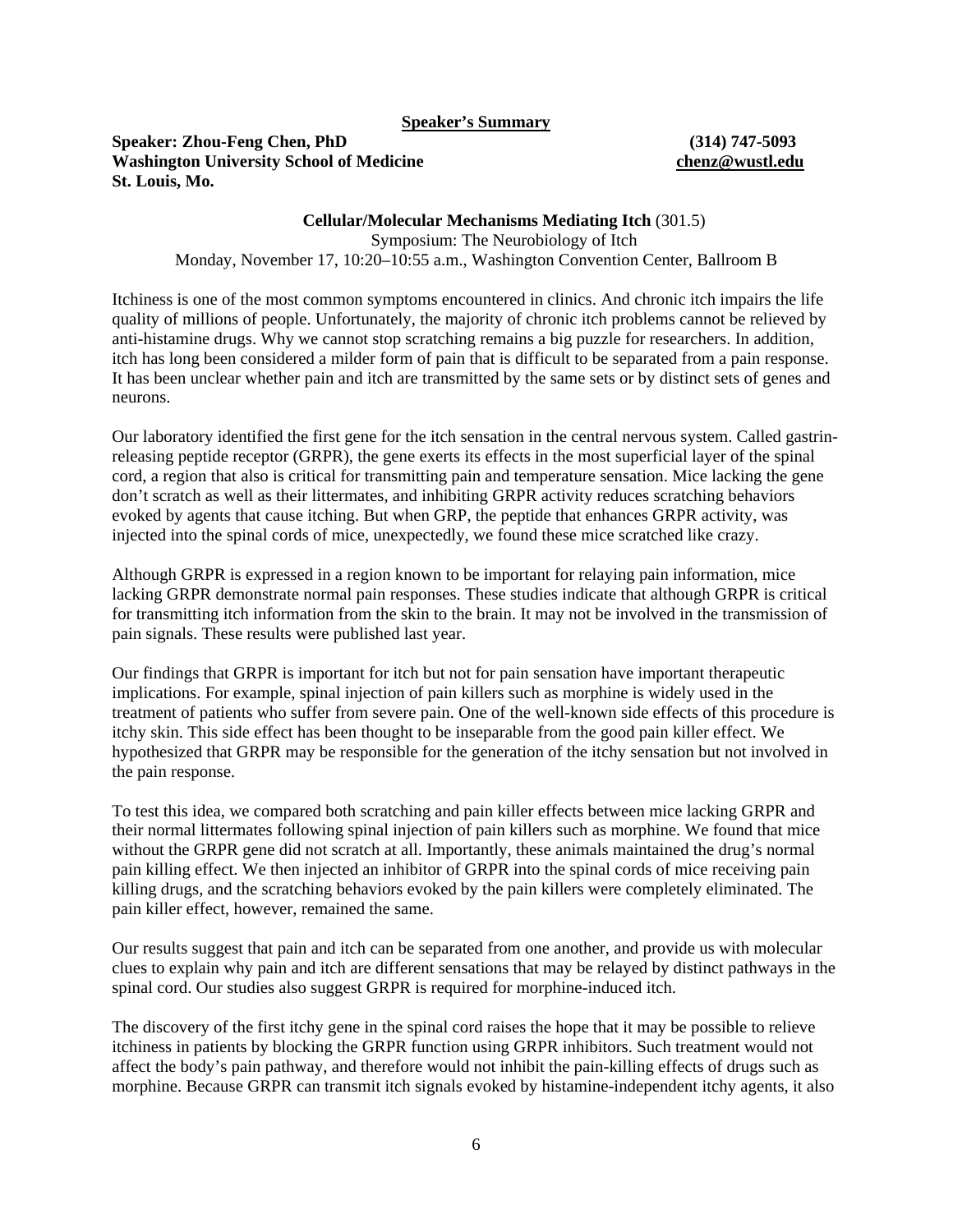is possible that chronic itch problems, which cannot be relieved by anti-histamine-based medicine, may be relieved by targeting GRPR in the spinal cord.